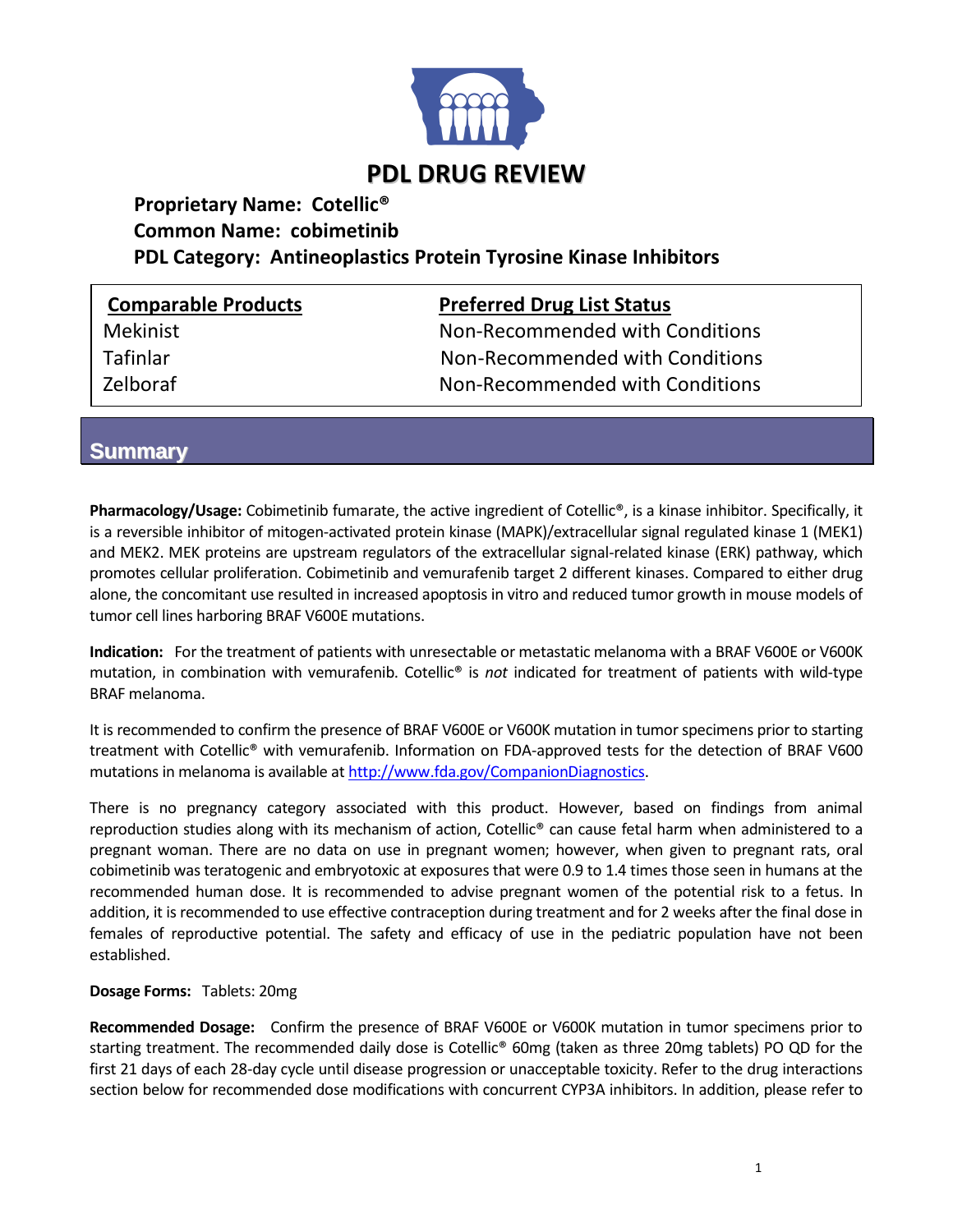the prescribing information for additional information regarding recommended dose modifications for Cotellic® with reported adverse events.

Dose adjustments are not required for mild to moderate renal impairment; however, a recommended dose has not been established for patients with severe renal impairment. Dose adjustments are not required for patients with mild hepatic impairment, but use has not been studied in patients with moderate to severe hepatic impairment.

**Drug Interactions:** It is recommended to avoid concomitant use of Cotellic® and strong or moderate CYP3A inhibitors. If concurrent short-term use (≤14 days) of moderate CYP3A inhibitors, including certain antibiotics (e.g. erythromycin, ciprofloxacin), is unavoidable for patients taking Cotellic® 60mg, it is recommended to reduce the dose to Cotellic® 20mg. After the moderate CYP3A inhibitor is discontinued, the previous dose of Cotellic® should be resumed. In addition, it is recommended to use an alternative to a strong or moderate CYP3A inhibitor in patients who are taking a reduced dose of Cotellic®. Last, it is recommended to avoid concurrent use of Cotellic® and strong or moderate CYP3A inducers (including but not limited to carbamazepine, efavirenz, phenytoin, rifampin, and St. John's Wort).

**Common Adverse Drug Reactions:** *Listed % incidence for adverse drug reactions= reported % incidence for drug (Cotellic® plus vemurafenib) minus reported % incidence for placebo plus vemurafenib. Please note that an incidence of 0% means the incidence of the active drug was the same as or less than placebo.* The most frequently reported adverse events included diarrhea (29%), nausea (16%), vomiting (11%), stomatitis (6%), photosensitivity reaction (9%), acneiform dermatitis (5%), pyrexia (5%), chills (5%), hypertension (7%), hemorrhage (6%), vision impaired (11%), chorioretinopathy (<12%), and retinal detachment (>11%).

Lab abnormalities included increased creatinine (0%), increased AST (29%), increased ALT (13%), increased alkaline phosphatase (15%), increased creatine phosphokinase (63%), hypophosphatemia (30%), increased GGT (4%), hyponatremia (5%), hypoalbuminemia (22%), hypokalemia (8%), hyperkalemia (9%), hypocalcemia (14%), anemia (12%), lymphopenia (18%), and thrombocytopenia (8%).

Reported adverse events that can occur with Cotellic® and may require dose modifications include hemorrhage, cardiomyopathy, dermatologic reactions, serous retinopathy or retinal vein occlusion, liver laboratory abnormalities and hepatotoxicity, rhabdomyolysis and creatine phosphokinase elevations, and photosensitivity.

New primary malignancies, cutaneous and non-cutaneous, can occur with Cotellic®. It is recommended to monitor patients receiving Colletic® in combination with vemurafenib for signs or symptoms of non-cutaneous malignancies. In addition, it is recommended to perform dermatologic evaluations prior to starting therapy and every 2 months while on therapy to assess for cutaneous malignancies. Conduct dermatologic monitoring for 6 months after the discontinuation of Cotellic® given with vemurafenib.

**Contraindications:** There are currently no contraindications listed with this product.

#### **Manufacturer:** Genentech

**Analysis:** The safety and efficacy of cobimetinib was established in one multicenter, randomized, double-blinded, placebo-controlled study in previously untreated patients (N=495) with BRAF V600 mutation-positive, unresectable or metastatic melanoma. All patients received vemurafenib 960mg PO BID on days 1-28 and were randomized to Cotellic® 60mg or matching placebo on days 1-21 of an every 28-day cycle. The main efficacy outcome was investigator-assessed progression-free survival (PFS), while other outcomes assessed included investigator-assessed confirmed objective response rate (ORR), overall survival, and duration of response. Some results are included in the table below, which was adapted from the prescribing information.